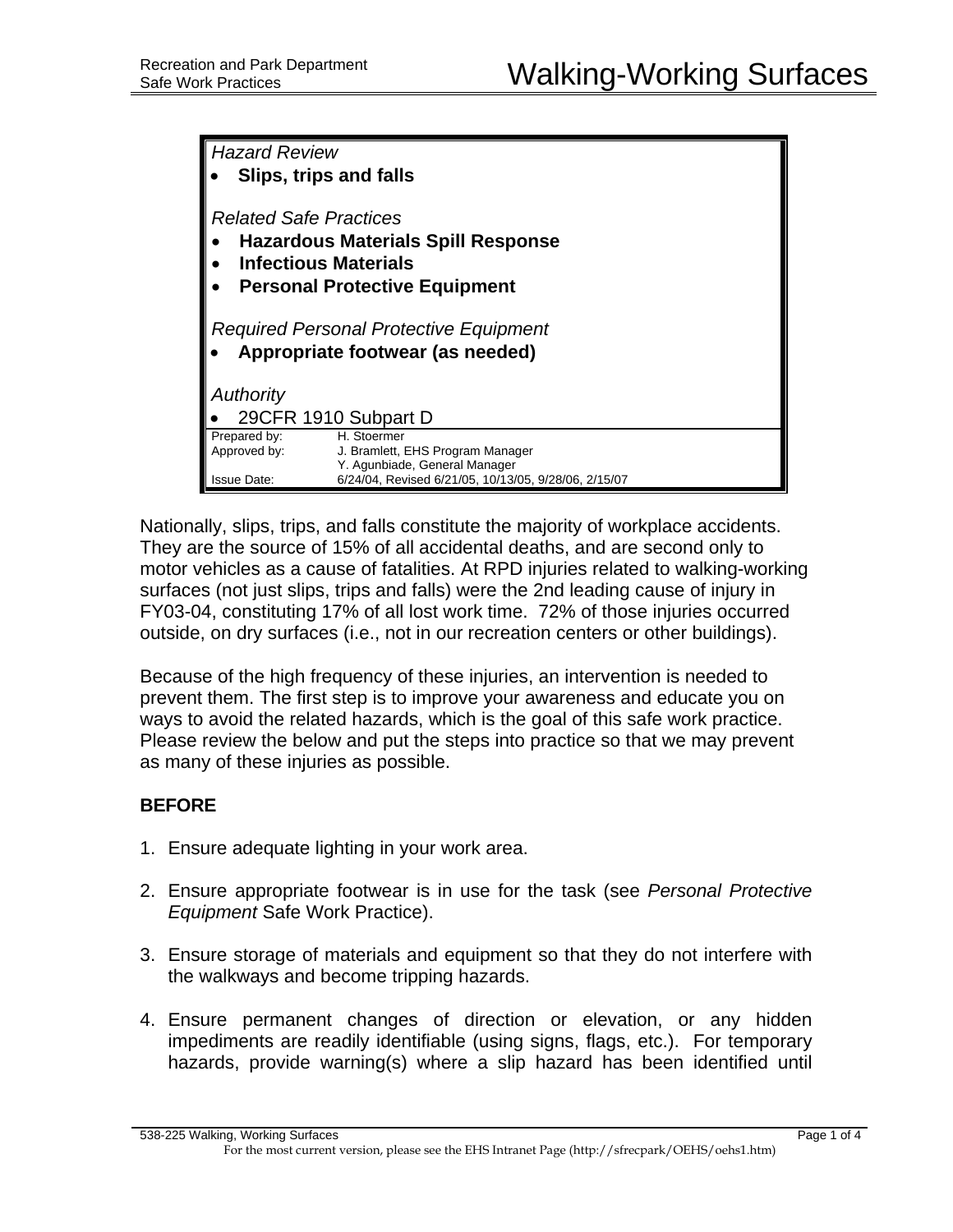appropriate corrections can be made. Warning(s) may consist of signs, symbols or barriers<sup>[1](#page-1-0)</sup>.

- 5. Ensure guardrails are provided wherever aisle or walkway surfaces are elevated more than 30 inches above the ground.
- 6. Prior to walking with a large load or a load which may obstruct your view, walk the path of travel to ensure a smooth, even path free of debris or other hazards<sup>1</sup>.
- 7. Consider slip-resistant mats where slippery surfaces exist<sup>[2](#page-1-1)</sup>.

### **DURING**

- 1. Move slowly and deliberately across wet and/or uneven surfaces. Ensure you are wearing footwear which will provide some slip resistance when working on wet surfaces, such as grass. This is especially true when carrying equipment which may make it more difficult to balance or see properly.
- 2. Minimize the amount of backwards walking you have to do; try to walk forwards as much as possible.
- 3. Keep all worksites clean, orderly and in a sanitary condition.
- 4. Keep work/walk surfaces clean and dry, or take appropriate measures to assure the surfaces are slip-resistant.
- 5. Keep all work/walk surfaces free from protruding nails, splinters, holes, or loose boards.
- 6. Aisles and passageways shall be kept clear and in good repair, with no obstruction across or in aisles that could create a hazard. A width of 44" is required<sup>[3](#page-1-2)</sup>.
- 7. Covers and/or guardrails shall be provided to protect personnel from the hazards of open pits, tanks, vats, ditches, etc.
- 8. Clean up any spill immediately. If the spill involves a hazardous material or blood or other potentially infectious material make sure you follow the related Safe Work Practice *(Infectious Materials* and *Hazardous Materials Spill Response*).

 $\overline{a}$ 

<sup>1</sup> RPD Industrial Investigation, EHS Case #2895 (DOI 8/18/05)

<span id="page-1-2"></span><span id="page-1-1"></span><span id="page-1-0"></span> $^2$  RPD Industrial Investigation, EHS Case #2902 (DOI 7/14/05) and Case #2904 (DOI 9/6/05)

<sup>&</sup>lt;sup>3</sup> Conversation between Karin Jensen (EHS) and the SF Fire Prevention Bureau, 2/20/07.

<sup>538-225</sup> Walking, Working Surfaces **Page 2 of 4** and 2014 of 538-225 Walking, Working Surfaces

For the most current version, please see the EHS Intranet Page (http://sfrecpark/OEHS/oehs1.htm)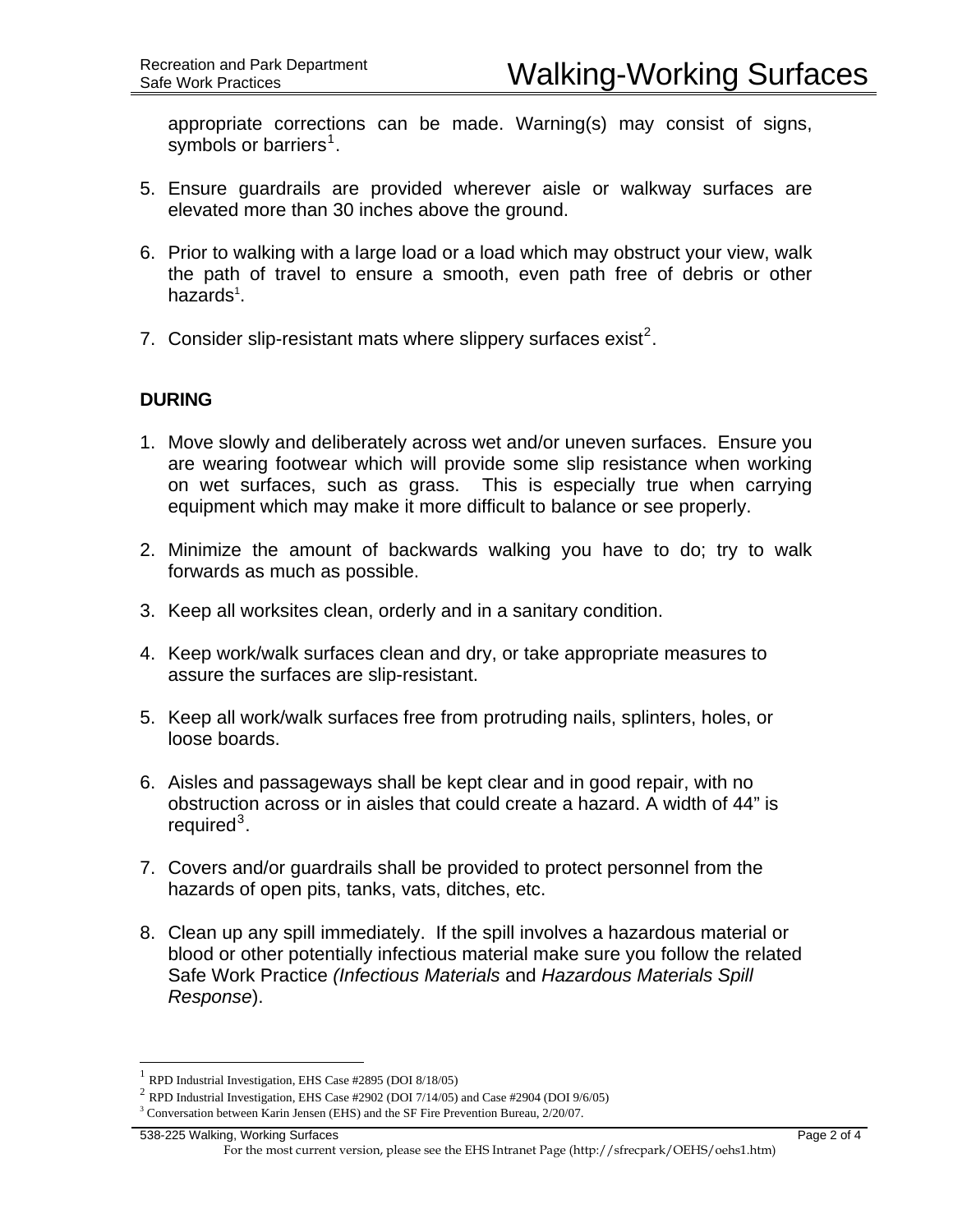9. If you are walking in the dark, use a flashlight or other means to check walking surface while completing a task<sup>2</sup>.

10. When walking on steep terrain<sup>[4](#page-2-0),[5](#page-2-1)</sup>:

- Select the easiest route up and down the slope according to the conditions. This might include zig-zagging.
- Aim to remain as upright as possible; your center of gravity should be over your feet at all times.
- Try to keep your feet as flat on the ground as possible.
- Side-stepping can be an effective way of negotiating a steep slope.
- Keep your knees bent.
- Use something to help support you as a walking stick would.
- 11. When crossing streets $6$ , cross at corners or mid-block crosswalks that are marked by painted lines. Although pedestrians have the right-of-way in California, proceed with caution and follow the following steps when crossing the street.
	- Stop at the curb or edge of road (don't stand in the street).
	- If the intersection is signaled, wait for green light (with walk sign if present) before crossing. Check for cars that may make right turns against the light.
	- If the intersection is not signaled, look both ways. If a car(s) have stopped, make eye contact prior to proceeding to verify that they know your intention to cross.

# **AFTER**

 $\overline{a}$ 

1. Report, or fix if appropriate, any impediments in the walking surface (e.g. a loose carpet edge or a hole in the ground) or any type of failure or hole in the walking surface to your Supervisor, so that it may be corrected.

<sup>4</sup> RPD Industrial Investigation, EHS Case #3244, DOI 10/17/06

<span id="page-2-1"></span><span id="page-2-0"></span><sup>5</sup> [http://walking.timeoutdoors.com/subscriber/4WLKDHL01100103E.htm,](http://walking.timeoutdoors.com/subscriber/4WLKDHL01100103E.htm) 10/25/06 6

<span id="page-2-2"></span>RPD Industrial Investigation, Case #3321, DOI 1/17/07

<sup>538-225</sup> Walking, Working Surfaces Page 3 of 4 For the most current version, please see the EHS Intranet Page (http://sfrecpark/OEHS/oehs1.htm)